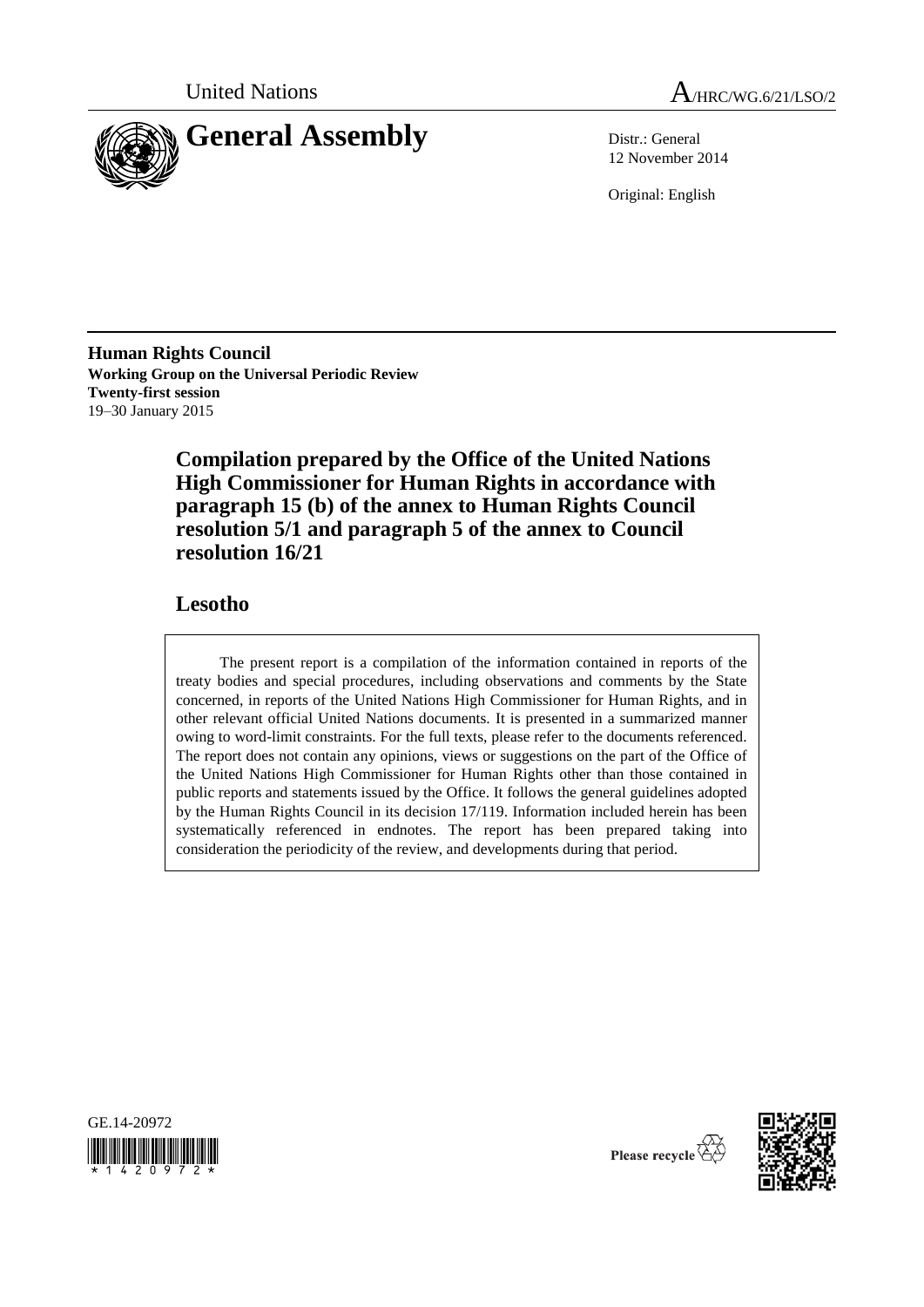# **I. Background and framework**

# **A. Scope of international obligations**<sup>1</sup>

**International human rights treaties<sup>2</sup>** 

|                                             | Status during previous cycle                                                         | Action after review  | Not ratified/not accepted  |
|---------------------------------------------|--------------------------------------------------------------------------------------|----------------------|----------------------------|
| Ratification,<br>accession or<br>succession | <b>ICERD</b> (1971)                                                                  | <b>ICPPED</b> (2013) | <b>ICCPR-OP2</b>           |
|                                             | <b>ICESCR (1992)</b>                                                                 |                      | OP-CAT                     |
|                                             | <b>ICCPR (1992)</b>                                                                  |                      |                            |
|                                             | <b>CEDAW</b> (1995)                                                                  |                      |                            |
|                                             | CAT (2001)                                                                           |                      |                            |
|                                             | CRC (1992)                                                                           |                      |                            |
|                                             | OP-CRC-AC (2003)                                                                     |                      |                            |
|                                             | OP-CRC-SC (2003)                                                                     |                      |                            |
|                                             | <b>ICRMW</b> (2005)                                                                  |                      |                            |
|                                             | CRPD (2008)                                                                          |                      |                            |
| Reservations and/or<br>declarations         | <b>CEDAW</b><br>(reservation: art. 2, 1995)                                          |                      |                            |
|                                             | OP-CRC-AC<br>(declaration: art. 3, para. 2,<br>age of recruitment 18 years,<br>2003) |                      |                            |
| Complaints                                  | <b>ICCPR-OP 1 (2000)</b>                                                             | <b>ICPPED</b> (2013) | ICERD, art. 14             |
| procedures,<br>inquiries and urgent         | OP-CEDAW, art. 8 (2004)                                                              |                      | <b>OP-ICESCR</b>           |
| action <sup>3</sup>                         | CAT, art. 20 (2001)                                                                  |                      | ICCPR, art. 41             |
|                                             |                                                                                      |                      | CAT, arts. 21 and 22       |
|                                             |                                                                                      |                      | OP-CRC-IC                  |
|                                             |                                                                                      |                      | ICRMW, arts. 76 and 77     |
|                                             |                                                                                      |                      | OP-CRPD                    |
|                                             |                                                                                      |                      | ICPPED,<br>arts. 31 and 32 |

## **Other main relevant international instruments**

|                                                    | Status during previous cycle                                   | Action after review | Not ratified                                  |
|----------------------------------------------------|----------------------------------------------------------------|---------------------|-----------------------------------------------|
| <i>Ratification,</i><br>accession or<br>succession | Convention on the Prevention and<br>Punishment of the Crime of |                     | <b>ILO Conventions Nos. 169</b><br>and $1898$ |
|                                                    | Genocide<br>Rome Statute of the International                  |                     | Additional Protocol III to<br>the 1949 Geneva |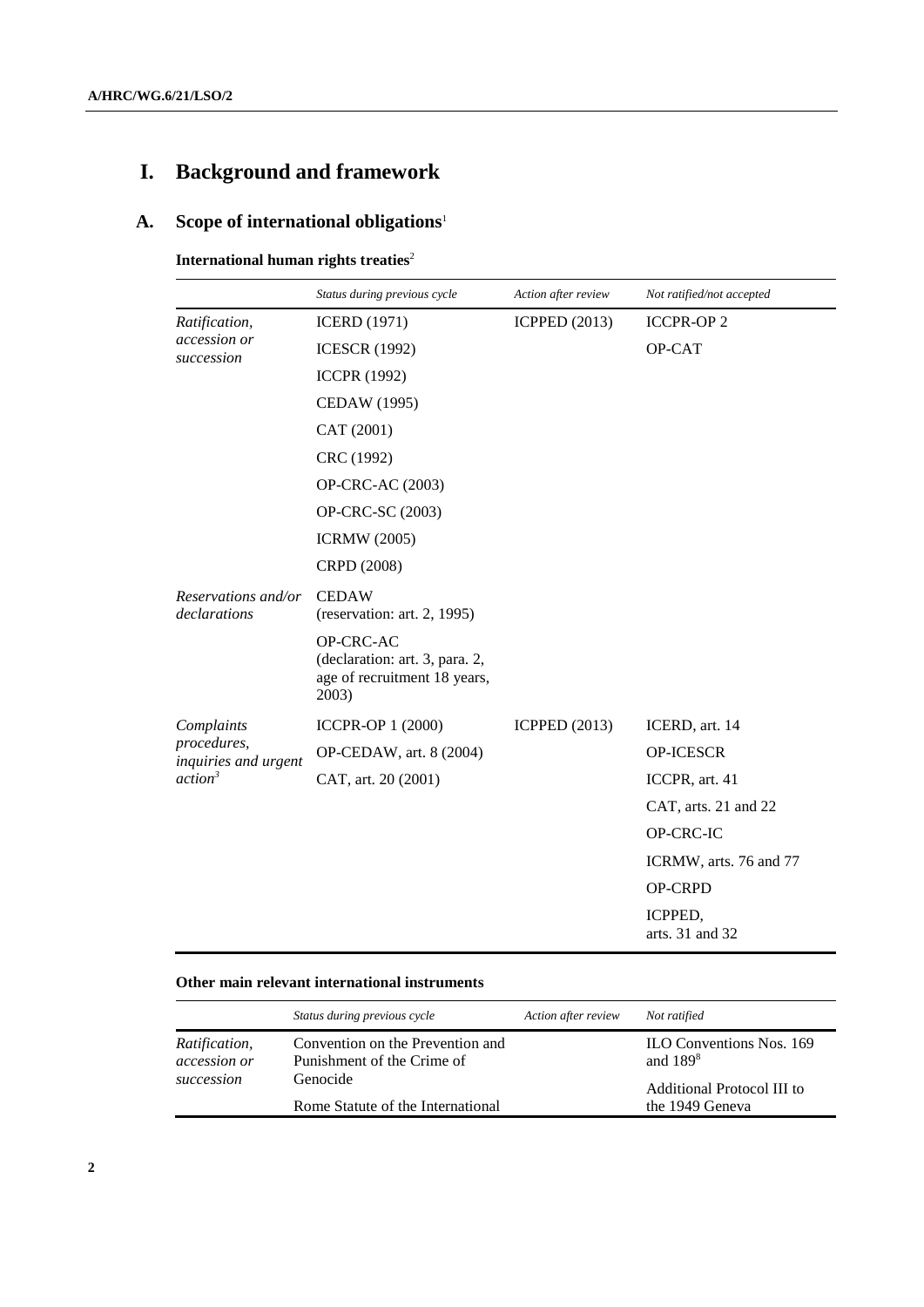| Criminal Court                                                                   | Conventions <sup>9</sup>               |
|----------------------------------------------------------------------------------|----------------------------------------|
| Palermo Protocol <sup>4</sup>                                                    | <b>UNESCO</b> Convention               |
| Conventions on refugees and<br>stateless persons <sup>5</sup>                    | against Discrimination in<br>Education |
| Geneva Conventions of 12 August<br>1949 and Additional Protocols I<br>and $II^6$ |                                        |
| ILO fundamental conventions <sup>7</sup>                                         |                                        |

1. The United Nations Educational, Scientific and Cultural Organization (UNESCO) stated that Lesotho was not a party to the 1960 Convention against Discrimination in Education and should be encouraged to ratify this instrument.<sup>10</sup>

2. In 2011, the Committee on the Elimination of Discrimination against Women (CEDAW) expressed concern about the reservation to article 2 of the Convention on the Elimination of All Forms of Discrimination Against Women, with respect to succession to the throne and chieftainship. It took note of the information provided by Lesotho that the Government was considering reviewing its position, and urged withdrawal of the reservation.<sup>11</sup>

#### **B. Constitutional and legislative framework**

3. In his statement dated 31 August 2014,<sup>12</sup> the Secretary-General expressed concern about the reported military takeover in Lesotho. He called for respect for the constitutional order and democratic rule, and urged all parties to refrain from violence and to work together towards a peaceful and lasting resolution of their differences. The Secretary-General welcomed earlier efforts by Southern African Development Community, the Commonwealth and other partners of Lesotho to support the restoration of trust among the members of the Coalition Government and urged all parties to continue to play an active role in the promotion of peace in Lesotho. He reaffirmed the continued support of the United Nations to those efforts.

4. In the 2013 Annual Report of the Resident Coordinator on Lesotho,<sup>13</sup> it was stated that the coalition parties struggled to form a cohesive government and to establish their "modus operandi" for coalition governance.

5. CEDAW was concerned that the Convention on the Elimination of All Forms of Discrimination Against Women had not yet been incorporated into the domestic law. It urged Lesotho to incorporate the Convention into its domestic legal system.<sup>14</sup>

6. CEDAW welcomed the enactment of the Anti-Trafficking in Persons Act (2011), but remained concerned at the continuing prevalence of trafficking in women and girls in Lesotho. It called on Lesotho to effectively implement this legislation.<sup>15</sup>

7. CEDAW welcomed the Children's Protection and Welfare Act  $(2011)$ ;<sup>16</sup> as well as the adoption of the Education Act (2010), providing for free and compulsory primary education.<sup>17</sup>

8. UNESCO stated that there was no freedom of information law and that Lesotho should be encouraged to adopt such law in accordance with international standards.<sup>18</sup> Lesotho should also be encouraged to review its media-related laws including the Printing and Publishing Act  $(1967).$ <sup>19</sup>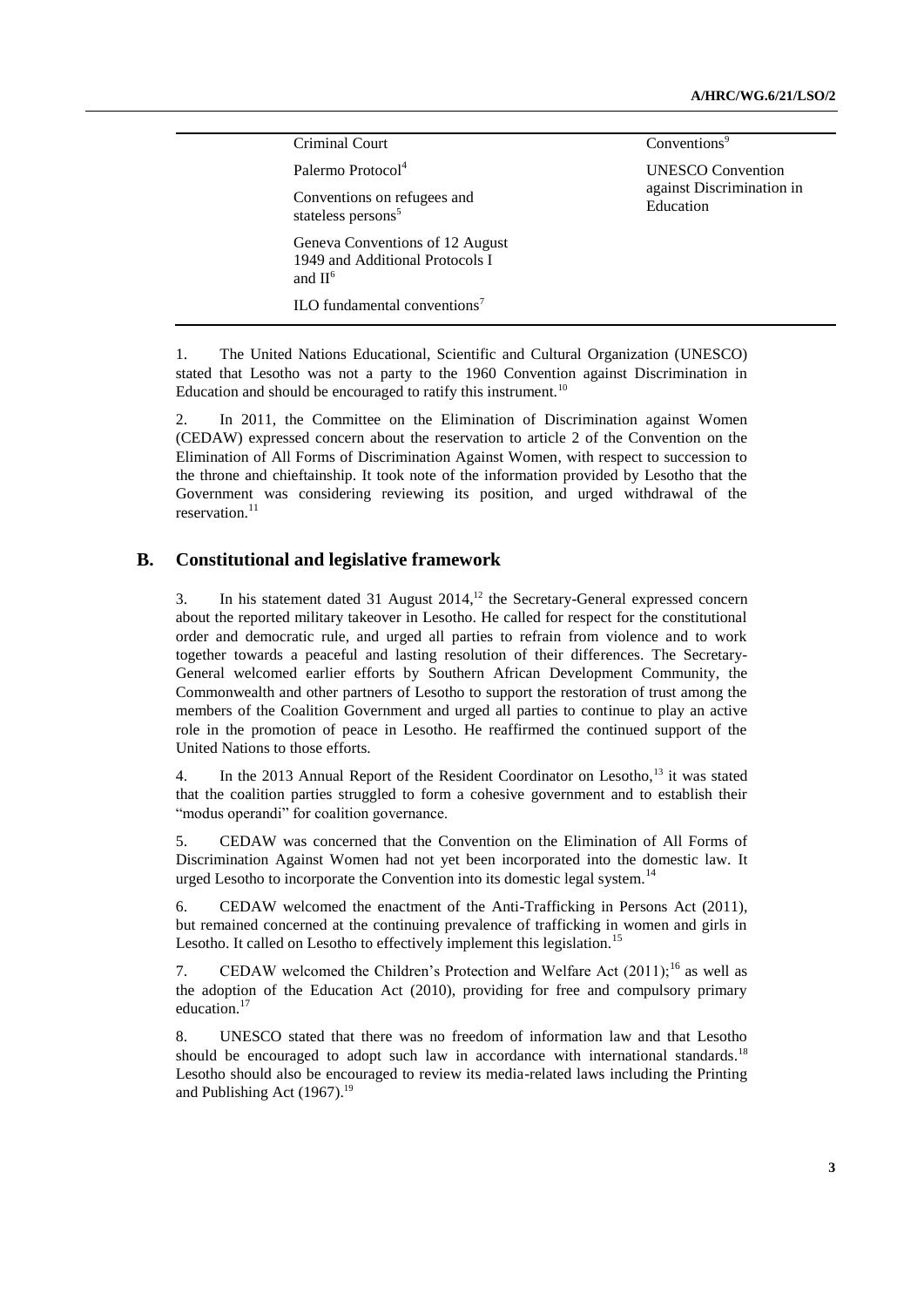9. UNESCO noted that defamation was a criminal offence. It stated that Lesotho should be encouraged to decriminalize defamation and insult laws, currently in the Penal Code, Sedition Proclamation and Internal Security General Act, and place them within the Civil Code that was in accordance with international standards.<sup>20</sup>

#### **C. Institutional and human rights infrastructure and policy measures**

10. CEDAW recommended that Lesotho establish an independent national human rights institution in accordance with the Paris Principles, whose competencies should include issues relating to the equality of women and men. $21$ 

11. In 2013, Lesotho indicated, within the follow-up framework, that the 6th Amendment to the Constitution made a provision for the establishment of a human rights commission and that an enabling legislation for its establishment was in its second draft form. Part of the mandate of such a commission would be to encourage harmonization of national laws, policies and practices with international human rights instruments, to which Lesotho is a party. $22$ 

12. The United Nations Country Team (UNCT) stated that, on 22 May 2014, the National Human Rights Commission Bill had been approved by the Attorney General. UNCT recommended that a national human rights commission be operational by the end of 2014.<sup>23</sup>

# **II. Cooperation with human rights mechanisms**

# A. Cooperation with treaty bodies<sup>24</sup>

| 1. | <b>Reporting status</b> |  |
|----|-------------------------|--|
|----|-------------------------|--|

| Treaty body         | Concluding<br><i>observations included</i><br>in previous review | Latest report<br>submitted since<br>previous review | Latest concluding<br>observations | Reporting status                                                                                             |
|---------------------|------------------------------------------------------------------|-----------------------------------------------------|-----------------------------------|--------------------------------------------------------------------------------------------------------------|
| <b>CERD</b>         | March 2000                                                       |                                                     |                                   | Fifteenth report overdue since<br>2000                                                                       |
| <b>CESCR</b>        |                                                                  |                                                     |                                   | Initial report overdue since 1994                                                                            |
| <b>HR</b> Committee | April 1999                                                       |                                                     |                                   | Second report overdue since 2002                                                                             |
| <b>CEDAW</b>        |                                                                  | 2010                                                | October 2011                      | Fifth report due in 2015                                                                                     |
| <b>CAT</b>          |                                                                  |                                                     |                                   | Initial report overdue since 2002                                                                            |
| <b>CRC</b>          | January 2001                                                     |                                                     |                                   | Second report overdue since<br>1999; initial reports under OP-<br>CRC-AC and OP-CRC-SC<br>overdue since 2005 |
| <b>CMW</b>          |                                                                  |                                                     |                                   | Initial report overdue since 2007                                                                            |
| <b>CRPD</b>         |                                                                  |                                                     |                                   | Initial report overdue since 2011                                                                            |
| <b>CED</b>          |                                                                  |                                                     |                                   | Report due in 2016                                                                                           |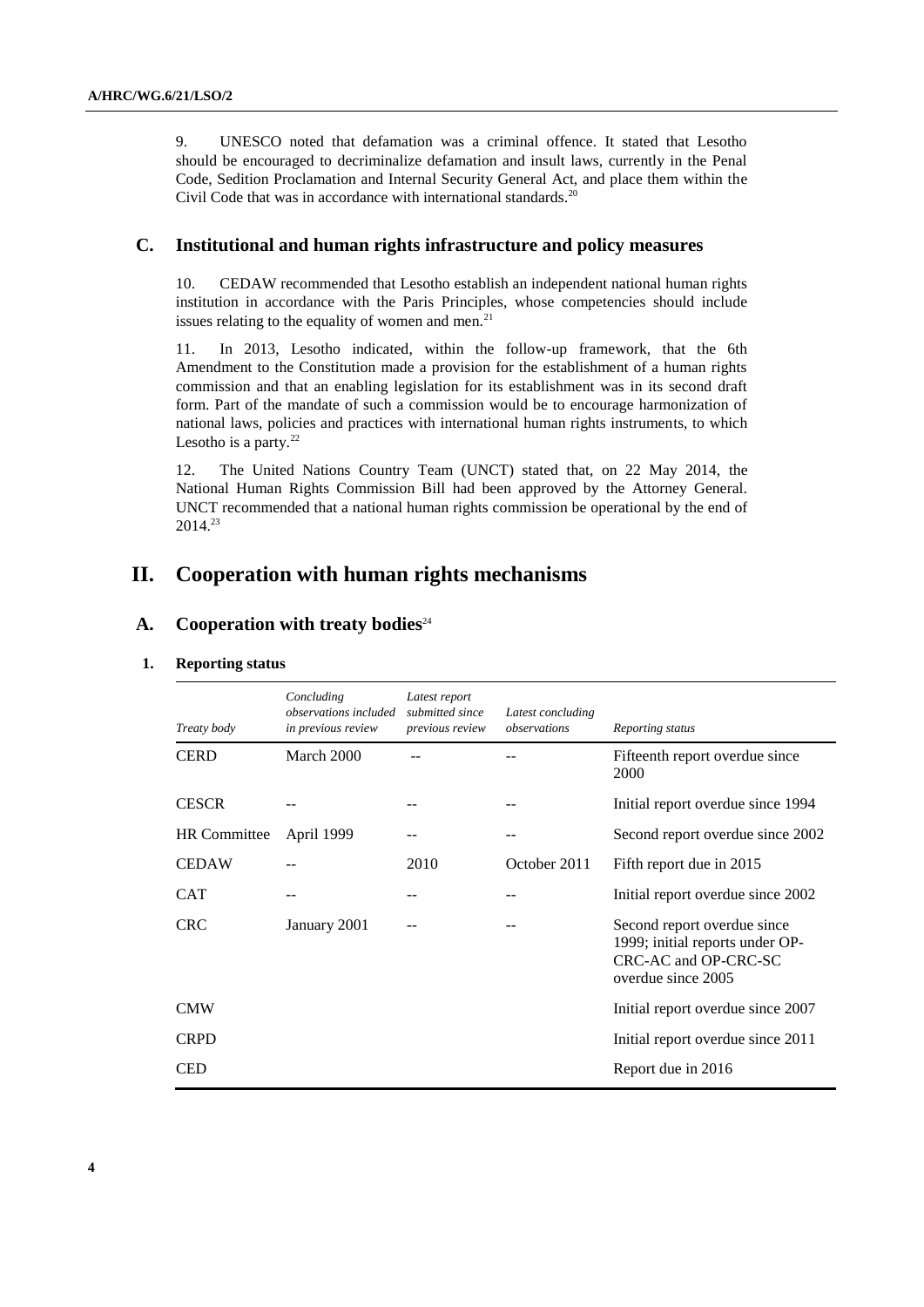| <b>Concluding observations</b> |        |                                                                                                    |                                                |
|--------------------------------|--------|----------------------------------------------------------------------------------------------------|------------------------------------------------|
| Treaty body                    | Due in | Subject matter                                                                                     | Submitted in                                   |
| <b>CEDAW</b>                   | 2013   | Definition of equality and non-<br>discrimination; marriage and family<br>relations. <sup>25</sup> | $2013.26$ Follow-up dialogue<br>on-going. $27$ |

#### **2. Responses to specific follow-up requests by treaty bodies**

# **B. Cooperation with special procedures**<sup>28</sup>

|                                                          | Status during previous cycle                                                                            | Current status  |
|----------------------------------------------------------|---------------------------------------------------------------------------------------------------------|-----------------|
| Standing invitation                                      | N <sub>0</sub>                                                                                          | N <sub>0</sub>  |
| Visits undertaken                                        |                                                                                                         |                 |
| Visits agreed to in principle                            |                                                                                                         |                 |
| <i>Visits requested</i>                                  |                                                                                                         | Extreme poverty |
| Responses to letters of<br>allegation and urgent appeals | During the period under review, two communications were sent.<br>The Government replied to one of them. |                 |

# **III. Implementation of international human rights obligations, taking into account applicable international humanitarian law**

## **A. Equality and non-discrimination**

13. CEDAW noted that Section 18 of the Constitution of Lesotho prohibited discrimination of any kind and unfair treatment, and expressed concern at the absence of a specific prohibition of discrimination against women and at exceptions to the principle of non-discrimination in matters relating to adoption, marriage, divorce, burial, devolution of property, death or personal law matters. It urged Lesotho to prohibit discrimination, including discrimination against women, in the Constitution and other legislation.<sup>29</sup> Within the follow-up framework, in 2014, it indicated that Lesotho had failed to adopt provisions prohibiting discrimination against women and reiterated its previous recommendations.<sup>30</sup>

14. CEDAW expressed concern that the Citizenship Order 1971 did not provide Mosotho women with the same citizenship rights as men and urged Lesotho to amend this legislation.<sup>31</sup> Within the follow-up framework, Lesotho indicated that a task team had been set up to look into sections 40 and 41 of the Constitution, relating to citizenship, and to advise on steps to be taken with regard to dual citizenship and discrimination against women in relation to acquisition of citizenship by marriage. $32$ 

15. CEDAW expressed concern about the persistence of harmful norms, practices and traditions, patriarchal attitudes and deep-rooted stereotypes, regarding the roles and responsibilities of women and men, in particular, polygamy and bride price (Bohali). It urged Lesotho to modify or eliminate patriarchal attitudes and stereotypes discriminating against women and to strengthen understanding of the equality of women and men.<sup>33</sup> It also encouraged Lesotho to strengthen the use of temporary special measures in areas where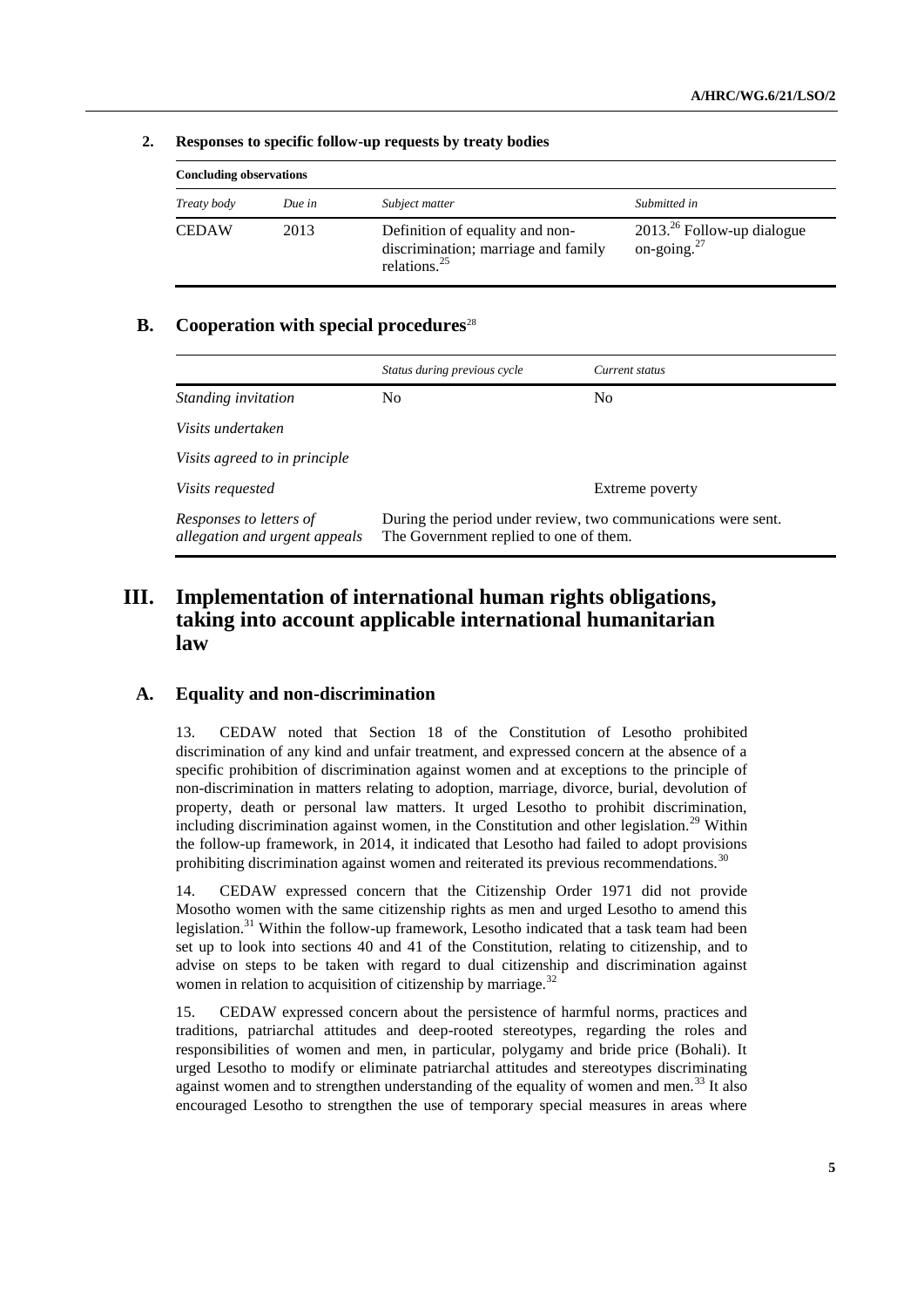women were underrepresented or disadvantaged.<sup>34</sup> Within the follow-up framework, Lesotho recognized that women's rights were still encroached upon and that women continued to face discrimination especially in customary and cultural matters.<sup>35</sup>

16. In June 2013, the Working Group on the issue of discrimination against women in law and in practice sent a communication to the Government of Lesotho stating that, according to information received, the High Court of Lesotho upheld a provision of the Chieftainship Act No 10 of 1968, which discriminated against women. Section 10 of the Act is a restatement and codification of the customary law regarding succession to the office of a Chief. Sections 10, paragraphs 2 and 3, of the Act only allow a son of a Chief to succeed to that office, denying the same right to a daughter. If no son is available, Section 10, paragraph 4, of the Act allows a Chief's wife to succeed; however, once that wife's tenure ends, only the brother or uncle of the previous male Chief may succeed. Despite the Constitution protecting freedom from discrimination in section 18, sections 18, paragraphs 4 (b) and (c), create an exception for laws such as "application[s] of the customary law of Lesotho. The Government replied to this communication.<sup>36</sup>

17. UNCT noted that women's rights were limited in many areas due to discriminatory practices that were entrenched in the customs, beliefs and traditions. Gender issues were not prioritized in the national budget, which adversely affected relevant programmes. UNCT also noted that Lesotho was on track to achieving Millennium Development Goal 3. Gender balance had been attained in primary education. Women's participation in formal employment had increased progressively.<sup>3</sup>

18. The Office of the United Nations High Commissioner for Refugees (UNHCR) stated that [lesbian,](http://en.wiktionary.org/wiki/lesbian#English) [gay,](http://en.wiktionary.org/wiki/gay#English) [bisexual,](http://en.wiktionary.org/wiki/bisexual#English) [transgender](http://en.wiktionary.org/wiki/transgender#English) and [intersexed](http://en.wiktionary.org/wiki/intersexed#English) (LGBTI) individuals often faced daily discrimination by private individuals, lack of access to basic health services and to religious activities, as well as exclusion from the labour market. $38$ 

19. UNCT stated that sex workers and LGBTI persons were continually discriminated against as they were considered to be immoral and engaging in illegal activity.<sup>39</sup>

#### **B. Right to life, liberty and security of the person**

20. UNCT stated that the death penalty was retained for offences including murder, treason and statutory rape. However, the death penalty had not been enforced since 1995.<sup>40</sup>

21. UNCT expressed serious concerns about police brutality, as well as torture and excessive use of force by the police. It noted that most cases of police brutality went unreported.<sup>41</sup>

22. UNCT stated that there was social acceptance of violence against children and women.<sup>42</sup> CEDAW expressed concern at the high prevalence of violence against women, in particular domestic and sexual violence, and at the absence of specific legislation addressing such violence. It urged Lesotho to enact the Domestic Violence Bill; prevent and address violence against women and girls and to recognize violence against women as a form of discrimination; ensure access to redress and protection for victims; and prosecute and punish perpetrators.<sup>43</sup>

23. The Committee on the Protection of the Rights of All Migrant Workers and Members of Their Families (CMW) expressed concern that migrant women and children, and young girls in particular, were vulnerable to sexual exploitation.<sup>44</sup>

24. CMW expressed concern that, as a result of incidents of domestic violence or as a consequence of HIV/AIDS, children were forced to move to border towns or neighbouring countries, where they faced situations of forced labour and sexual exploitation.<sup>45</sup>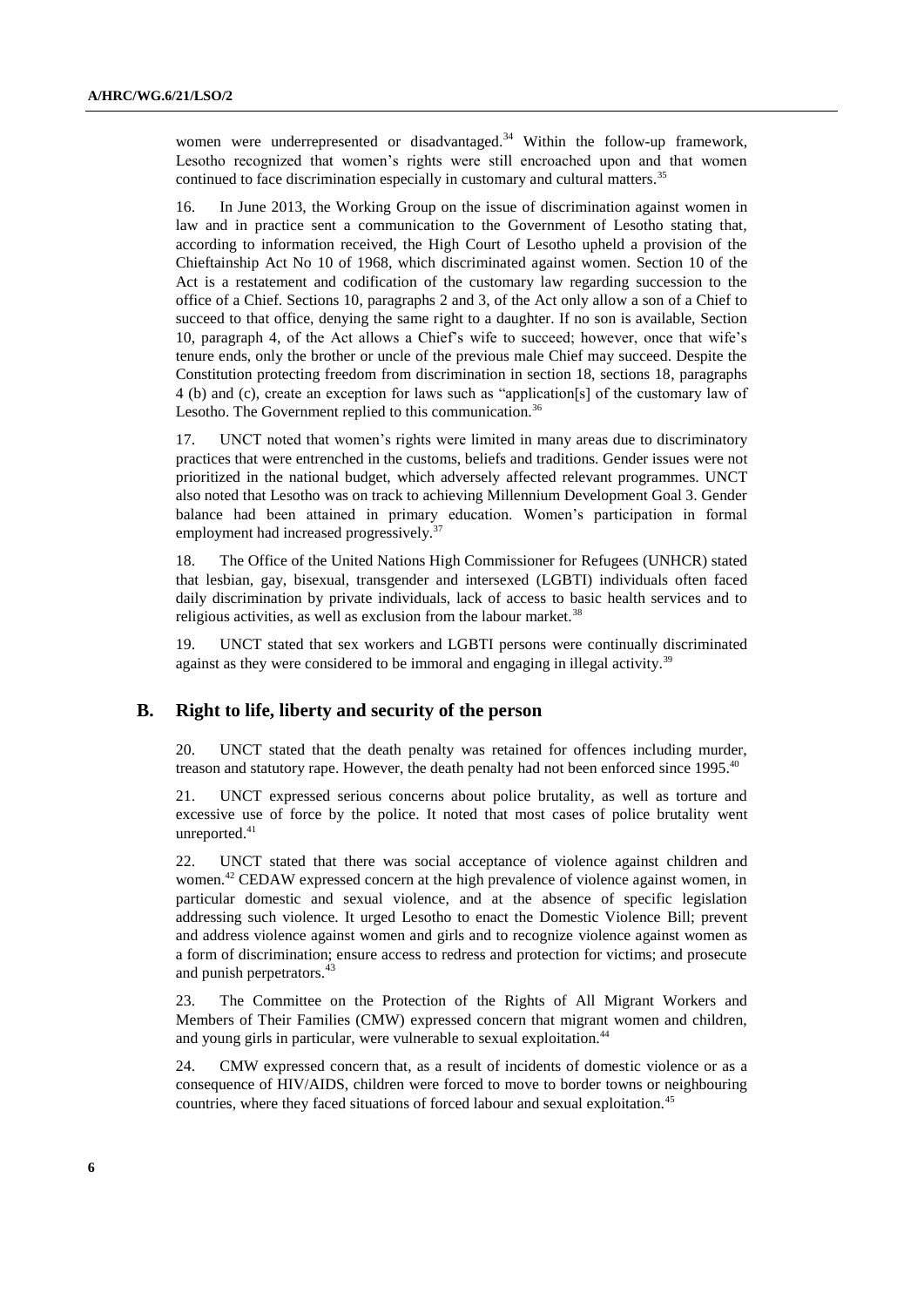25. UNCT stated that abduction of girls for forced marriage was prevalent in some regions. It was common for chiefs to oblige a perpetrator of child sexual abuse to marry the child victim (in line with customary Lerotholi laws).<sup>46</sup> While noting that the Children's Protection and Welfare Act (2011) amended the minimum age for entering into marriage to 18 years for both civil and customary marriages, CEDAW remained concerned at reports of persistence of forced and early marriages.<sup>47</sup>

26. UNCT stated that, although efforts were being made to improve Lesotho's prisons, the conditions in prisons remained poor. In 2011, the prisons had run out of food. Although there was no longer a shortage of food, the quality of food remained an issue. The prisons also suffered from inadequate medical care and poor sanitation.<sup>48</sup>

27. CEDAW remained concerned at the continuing prevalence of trafficking in women and girls in the country. It called on Lesotho to prosecute and punish perpetrators; adequately protect and assist victims; address root causes of trafficking and prostitution; and address efforts for the recovery and social integration of the victims.<sup>4</sup>

28. UNHCR stated that Lesotho was a source, transit and destination country for trafficking in persons. Women and children were subjected to conditions of domestic servitude, forced labour and commercial sexual exploitation. Lesotho enacted the Anti-Trafficking in Persons Act in 2011 to implement the 2000 Protocol to Prevent, Suppress and Punish Trafficking in Persons, Especially Women and Children. In 2012, Lesotho enacted the 2010 Penal Code Act, which criminalized abduction and sexual acts with children. The Multi-Sectorial Committee on Combating Trafficking in Persons was responsible for providing recommendations on legislation and policies to prevent trafficking. However, Lesotho lacked a comprehensive programme to curb trafficking and to provide support to victims. In 2012, Lesotho saw a trend of acquittals of alleged trafficking offenders. There were no assistance programmes for victims of trafficking, except those provided by non-governmental organizations. UNHCR recommended that Lesotho ensured effective implementation of the legislation on trafficking in persons.<sup>50</sup>

#### **C. Administration of justice, including impunity, and the rule of law**

29. UNCT stated that, while access to justice was guaranteed in the Constitution, the quality of legal representation was often poor.<sup>51</sup>

30. UNCT noted the establishment of the Children's Court, which would enforce all criminal laws protecting children against child labour, child trafficking, commercial sexual exploitation and the use of children in illicit activities. Training of law enforcement officers in child protection had been conducted and the costing of the Children Protection Welfare Act had been completed. UNCT commended these positive steps to protect children's rights. $52$ 

31. While noting the roving legal aid clinics and the launch of the pilot project at Lapeng Care Centre, UNCHR expressed concern that this was the only centre in the country that provided services to victims of violence. Also, the centre only provided services during the day and was not exclusively for women victims of domestic violence. $5<sup>3</sup>$ 

#### **D. Right to privacy, marriage and family life**

32. UNHCR stated that the ambiguity surrounding the legality and illegality of homosexual relations negatively affected the economic, social and cultural rights of LGBTI persons. Although sodomy was prohibited as a common law offence, same-sex relations between women were not overtly proscribed under the current legislation. The Criminal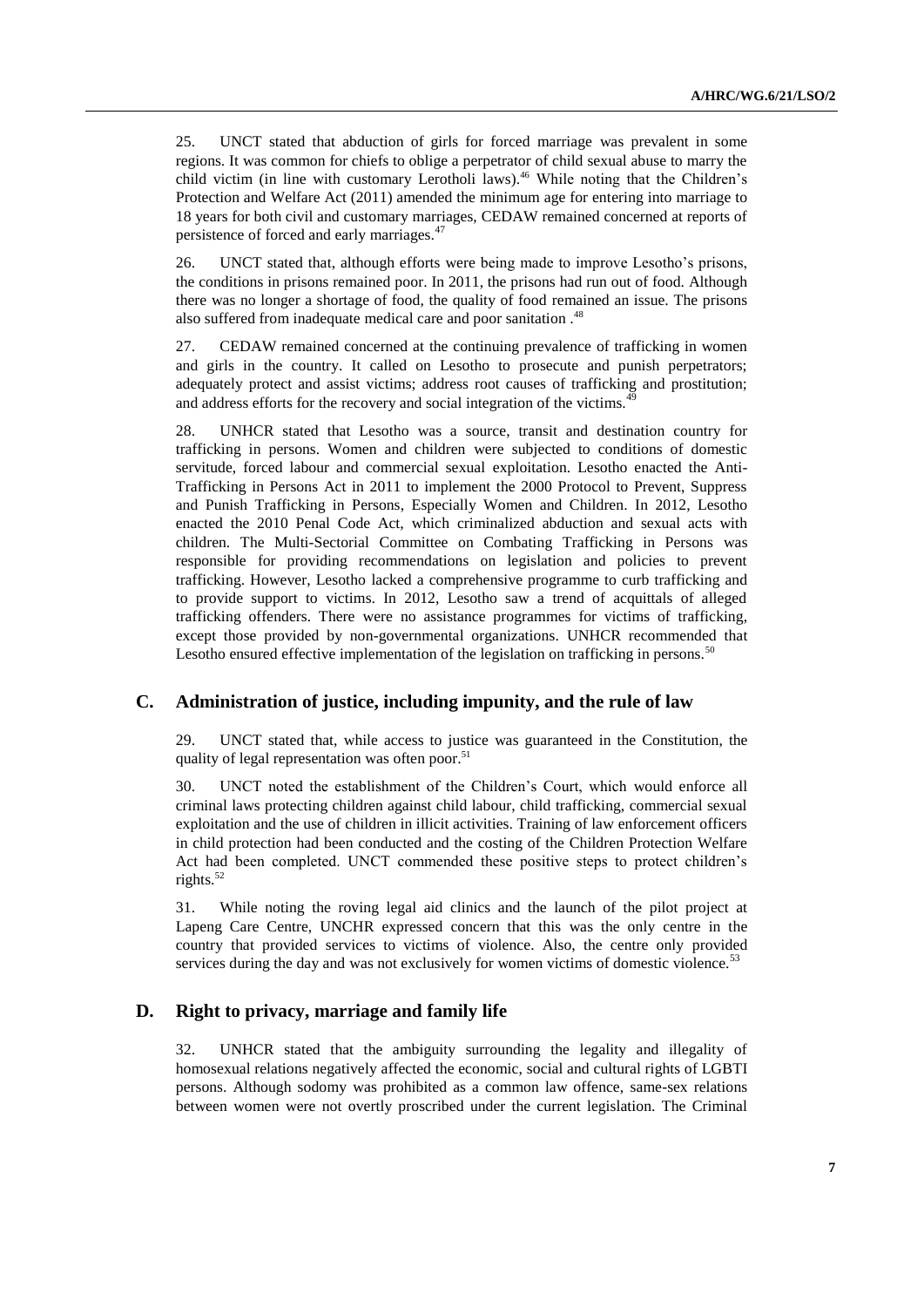Procedure and Evidence Act prohibited male homosexuality and sodomy was listed as one of the offences for which arrests could be made without a warrant. Although the 2010 Penal Code Act brought about the implied legalization of same sex relations, the offence of sodomy had not been explicitly repealed. UNHCR recommended that Lesotho repeal legislation criminalizing male homosexuality.<sup>54</sup>

33. UNHCR stated that the marriage institution in Lesotho was an exclusive domain of heterosexuals. Moreover, although no mention of homosexuals was made anywhere in the Adoption Proclamation, homosexuals were not able to adopt a child as a couple because they were not allowed to enter into the institution of marriage and because of the criminalization of male homosexuality.<sup>55</sup>

34. CEDAW was concerned about discriminatory customary laws and practices, especially in rural areas and remote communities, with regard to, inter alia, marriage and its dissolution, inheritance and property rights. It called on Lesotho to prepare a unified family code in which unequal inheritance rights, property and land rights and polygamy were addressed; ensure equality between women and men in marriage and family relations; amend remaining discriminatory provisions and administrative regulations relating to family, marriage and divorce; and prohibit polygamy.<sup>56</sup>

35. In follow-up to the concluding observations of CEDAW, Lesotho stated that the Law Reform Commission was reviewing several Acts with the aim of developing a unified code on inheritance and give redress to the unequal inheritance rights. It also mentioned the enactment of the Land Act 2010, Section 4, paragraph 3, of which made any customary practice inapplicable if such practice was inconsistent with the Act. $57$  The Land Administration Authority had been established and had assisted in effectively implementing provisions of the Legal Capacity of Married Persons Act and the Land Act 2010, which gave women the right to hold title to land without the need to inherit.<sup>58</sup>

36. Despite those measures, in 2014, CEDAW regretted the lack of information on measures taken to address land rights and polygamy, and noted that Lesotho had failed to amend discriminatory provisions and administrative regulations, relating to family, marriage, divorce and share of marital property. CEDAW reiterated its previous recommendations that Lesotho finalize the unified family code, ensuring that it addresses unequal inheritance rights, property and land rights and polygamy; amend discriminatory provisions; and prohibit polygamy.<sup>59</sup>

37. CEDAW was concerned that the Legal Capacity of Married Persons Act (2006) only applied to persons married under Roman Dutch Law (Common Law) and excluded Basotho customary law.<sup>60</sup> Within the follow-up framework, Lesotho reported about a proposed harmonization of the Laws of Lerotholi with the Legal Capacity of Married Persons Act and indicated that the process was at a draft bill stage for presentation to Parliament. The intention of the harmonization was to repeal Section 11 of the Laws of Lerotholi, which discriminated against women with regard to inheritance.<sup>61</sup>

#### **E. Freedom of movement**

38. CEDAW was concerned at the difficulties encountered by the population of Lesotho, especially in rural and remote areas, to obtain passports. It urged Lesotho to ensure that the whole population, including those living in rural and remote areas, had access to passports.<sup>62</sup>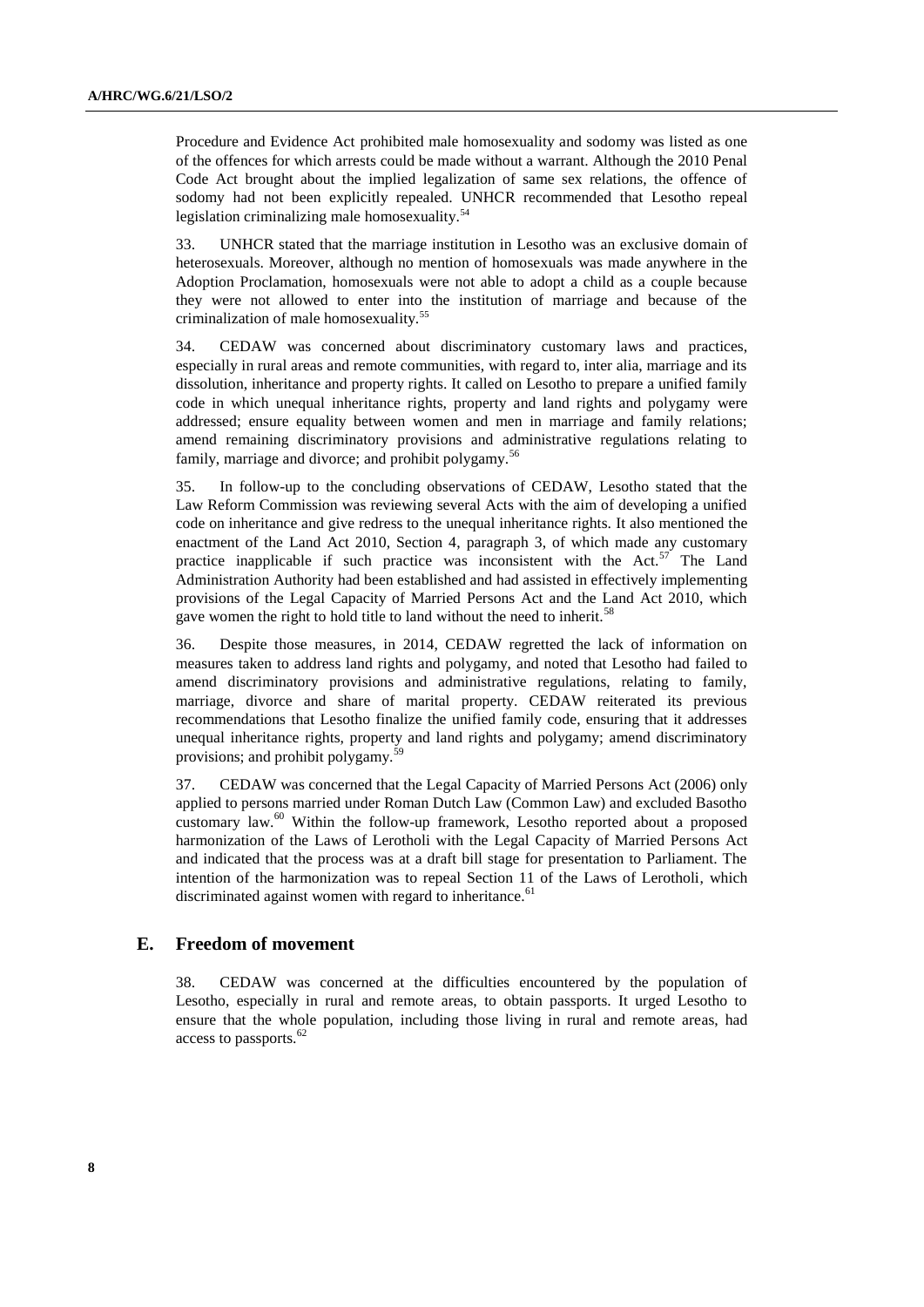# **F. Freedom of religion or belief, expression, association and peaceful assembly, and right to participate in public and political life**

39. UNCT stated that, during a strike by nurses at the Queen Mamohato Hospital in Maseru in April 2014, the police, using live rounds, fired at the nurses, injuring some of them. $63$ 

40. CEDAW welcomed and commended Lesotho for the efforts in applying temporary special measures with regard to the political participation of women, such as the provision in the Local Government Act of 2004 for a 30 per cent quota of women in local government, and the resulting 58 per cent women's representation that had been achieved.<sup>64</sup>

#### **G. Right to work and to just and favourable conditions of work**

41. While noting the review in 2011 of the Basic Conditions of Employment for Public Officials, which extended the period of paid maternity, CEDAW was concerned at the continuing vertical and horizontal occupational segregation; persistent wage gap between women and men; and concentration of women in the informal sector. It urged Lesotho to ensure paid maternity leave for all women; guarantee equal pay for work of equal value; provide a regulatory framework for the informal sector; and adopt temporary special measures aimed at achieving equal opportunities for men and women in the labour market.<sup>65</sup>

42. UNCT stated that, while the minimum working age was 15 years and the minimum age for hazardous work was 18 years, children continued to work in domestic service, street vending and in agriculture, which were unprotected by the law. Children also continued to be engaged in the worst forms of labour.<sup>66</sup>

43. CMW expressed concern about the reported high number of children engaged in animal herding, street trading, textile and garment factories, and domestic work.<sup>67</sup>

#### **H. Right to social security and to an adequate standard of living**

44. The Government of Lesotho reported that poverty was rife, with more than half of the population living below the poverty line. The level of poverty had been increasing since the turn of the twenty-first century and had been further propagated by recurring droughts that had caused food insecurity. Unemployment had also been identified as one of the key factors that contributed to the high level of poverty. It was higher among young people, who constituted almost half of the population, and was compounded by the high level of retrenchment of Basotho from mines in a neighbouring country, as well as the high income inequality. Malnutrition was a major challenge, with increased prevalence of stunting and underweight children.<sup>68</sup>

45. UNCT noted an increase in poverty and inequality. Although considerable strides had been made to roll out services and resources to rural areas, the mountainous terrain, poor rural infrastructure and occasionally extreme weather conditions were all major barriers to providing those services and resources.<sup>69</sup>

46. UNCT noted with satisfaction that, since 2007, the Ministry of Social Development, with the support by European Union and UNICEF had implemented the Lesotho Child Grants Programme, an unconditional social cash transfer targeting poor and vulnerable households. The Programme had, inter alia, contributed to an increased household expenditure on education, clothing and footwear, particularly for children. School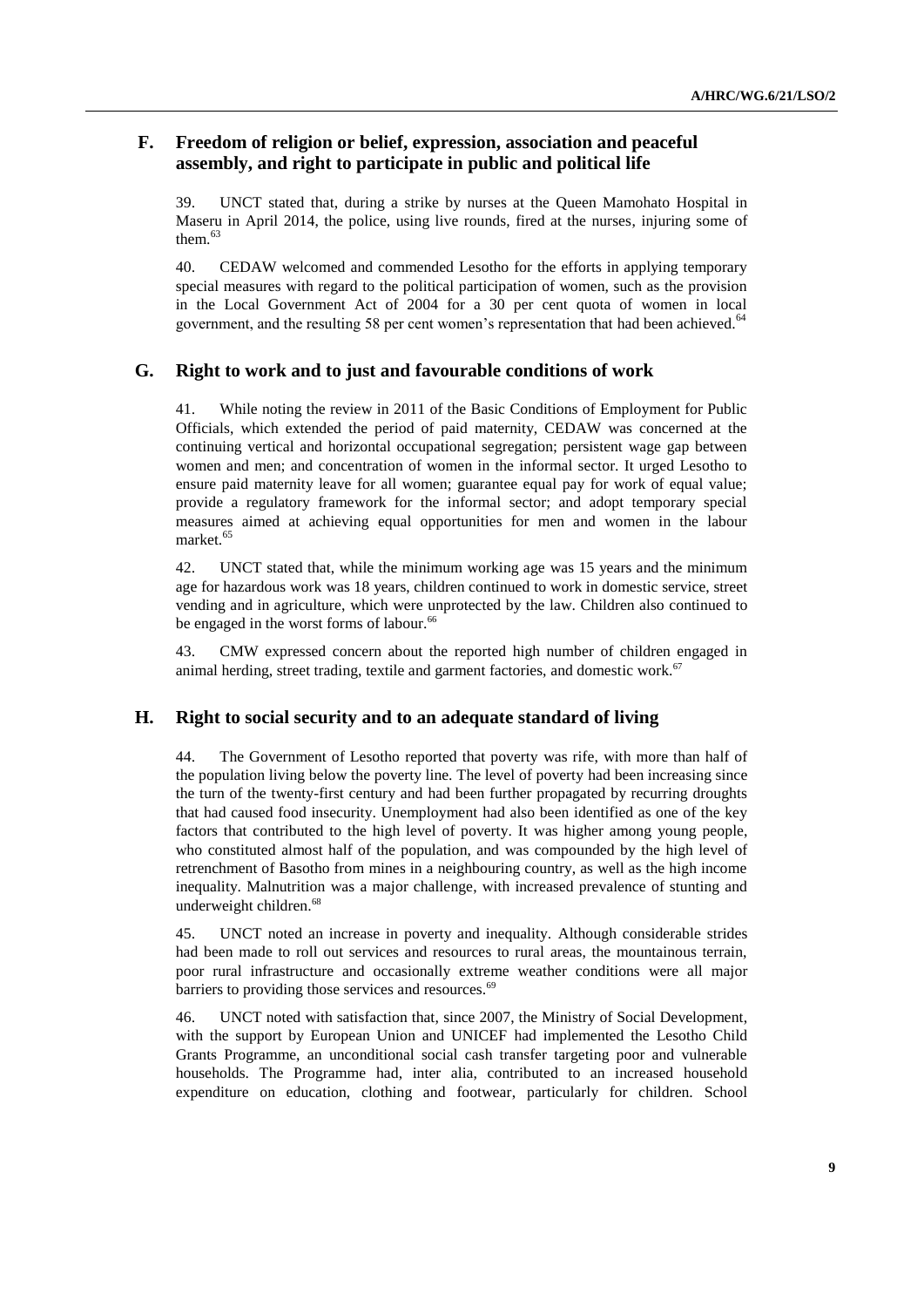enrolment rates had increased by 10 per cent for boys and child labour had been reduced in the districts where the Programme had been rolled out.<sup>70</sup>

47. UNCT noted that the 2013 Annual Report of the Resident Coordinator indicated that 38.7 per cent of the population required food assistance. It stated that malnutrition was a major challenge and noted with concern the stunting of children less than five years of age, with the problem being more severe in the mountain districts. UNCT stated that there were no clear Government strategies to address the problem and that a national nutrition policy had been in the draft stage since 2009. Also, Lesotho lacked a national disaster risk reduction programme to respond to crises relating to food security.<sup>71</sup>

48. CMW noted that Basotho households depended heavily on remittances from family members working abroad, which accounted for a quarter of the gross domestic product of Lesotho in 2013. It expressed concern that high transfer costs, double taxation and corruption impeded the use of regular channels for remittance transfers and the full development impact of those transfers.<sup>72</sup>

#### **I. Right to health**

49. UNCT stated that there were serious capacity gaps in the health sector, which included limited access to health facilities; unwelcoming attitude of health staff; very long travel times and distances to health centres in rural areas; a lack of essential medical supplies in health centres; and the denial of access to health services to children without the consent of their parents.<sup>73</sup>

50. UNCT noted that the Government of Lesotho had adopted the National Health Policy 2011 to enhance the delivery of quality health services efficiently, effectively and equitably to all Basotho. The Government of Lesotho had also abolished fees at all primary health-care facilities and provided outreach services for communities residing far from health facilities. Maternal and child health care was a priority area in the National Health Policy 2011. However, Lesotho generally suffered from a weak health-care system and the country lacked qualified human resources in the health sector. This had resulted in the progressive worsening of health indicators. UNCT noted that the 2013 Resident Coordinator Annual Report indicated that Lesotho was unlikely to achieve Goals 4, 5 and 6 of the Millennium Development Goals, owing to high rates of infant and maternal mortality.<sup>74</sup>

51. CEDAW noted the campaigns on accelerated reduction of maternal mortality and safe motherhood programmes, but expressed concern at the high maternal mortality rates. It urged Lesotho to improve women's access to health care and health-related services and to reduce the maternal and infant mortality.<sup>75</sup>

52. CEDAW was concerned at the prohibition of abortion.<sup>76</sup>

53. CEDAW was concerned at the limited access by women to quality reproductive and sexual health services. It urged the Government of Lesotho to increase access to affordable contraceptive methods as well as to family-planning information and services; and promote education on sexual and reproductive health.<sup>77</sup>

54. While noting the adoption in 2011 of the National HIV/AIDS Strategic Plan and National Action Plan on Women, Girls and HIV/AIDS 2011-2016, CEDAW noted with deep concern that Lesotho faced a serious epidemic and that women and girls were disproportionately affected by HIV. It urged the Government of Lesotho to address the impact of HIV/AIDS on women and girls, as well as its social and family consequences.<sup>78</sup>

55. UNCT stated that Lesotho had made improvements regarding the prevention of mother-to-child transmission of HIV/AIDS. As at June 2014, 207 of 216 health facilities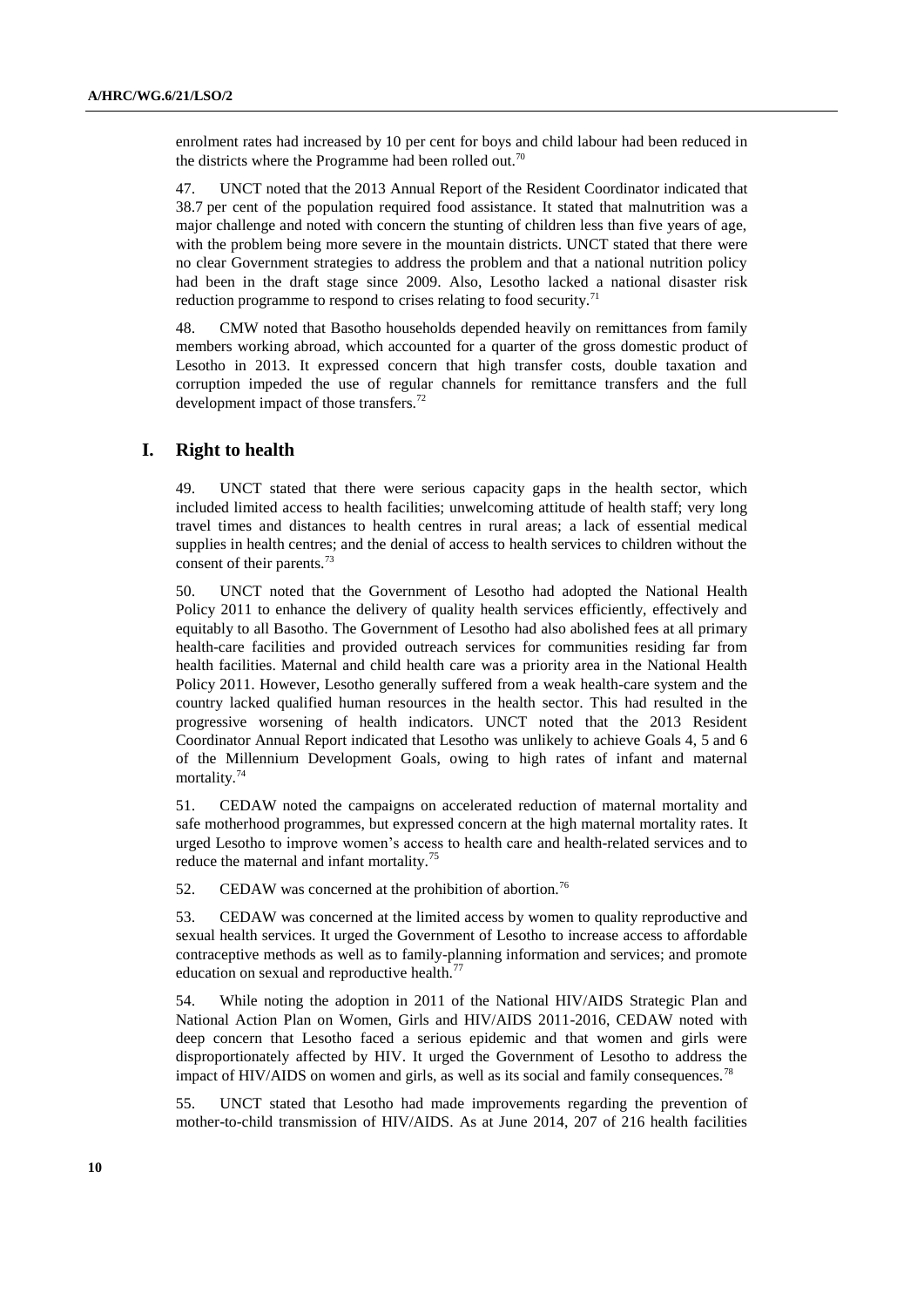were providing such prevention. Furthermore, 61 per cent of the facilities offered services for children living with HIV.<sup>79</sup>

56. UNCT noted the development and implementation of adolescent health standards by the Ministry of Health and other implementing partners to improve the quality and increase the coverage of adolescent health services. However, roll-out of the standards was slow.<sup>80</sup>

#### **J. Right to education**

57. UNCT stated that Lesotho had one of the highest literacy rates in sub-Saharan Africa and was on track to achieve Millennium Development Goal 2. The provision of meals in schools and the granting of bursaries had stabilized attendance and increased enrolment rates. However, the quality of education remained low.<sup>81</sup>

58. UNCT noted that primary school was free and compulsory. However, primary school education system was not inclusive and, for instance, all schools did not accommodate children with disabilities. Also, pregnant girls were prevented from attending classes, but allowed to sit for exams.<sup>82</sup>

59. UNCT noted that, in 2013, only 23 per cent of boys and 37 per cent of girls were enrolled in secondary school. Secondary education was unaffordable for most children, especially the most vulnerable. It also noted that children did not attend school on a regular basis owing to a lack of study material, long distances to walk, or because they had to take care of sick family members. Sexual abuse by teachers was another cause for children to drop out of school. Owing to poverty, cultural practices and the high prevalence of HIV, a large number of girls were being forced to perform domestic work and boys had to tend to sheep in the mountains. That also had a negative effect on school attendance. $83$ 

60. While commending the gains achieved in the education of girls and women, CEDAW was concerned at the sharp decline in enrolment for the primary and secondary levels and the segregation of fields of study at the post-secondary level, with women and girls concentrated in traditionally feminine areas. It urged the Government of Lesotho to ensure equal access for girls and women to all levels and fields of education, increase capacity for girls at the secondary level and overcome traditional attitudes constituting obstacles to education for girls and women.<sup>84</sup>

61. CEDAW expressed concern at the high number of girls who suffer sexual abuse and harassment in schools, and on their way to or from school, by both teachers and classmates. It urged the Government of Lesotho to provide a safe educational environment free from discrimination and violence, as well as safe transportation to and from schools.<sup>85</sup>

62. UNCT stated that HIV and AIDS had a strong impact on the rights of children, as they were sometimes forced to leave school and forfeit their right to education in order to take care of either ailing parents or family members in cases where their parents were deceased.<sup>86</sup>

## **K. Cultural rights**

63. UNESCO stated that Lesotho was a State party to the Convention concerning the Protection of the World Cultural and Natural Heritage (1972), the Convention for the Safeguarding of the Intangible Cultural Heritage (2003) and the Convention on the Protection and Promotion of the Diversity of Cultural Expressions (2005), and should be encouraged to fully implement the relevant provisions that promote access to and participation in cultural heritage and creative expressions and, as such, are conducive to implementing the right to take part in cultural life. $87$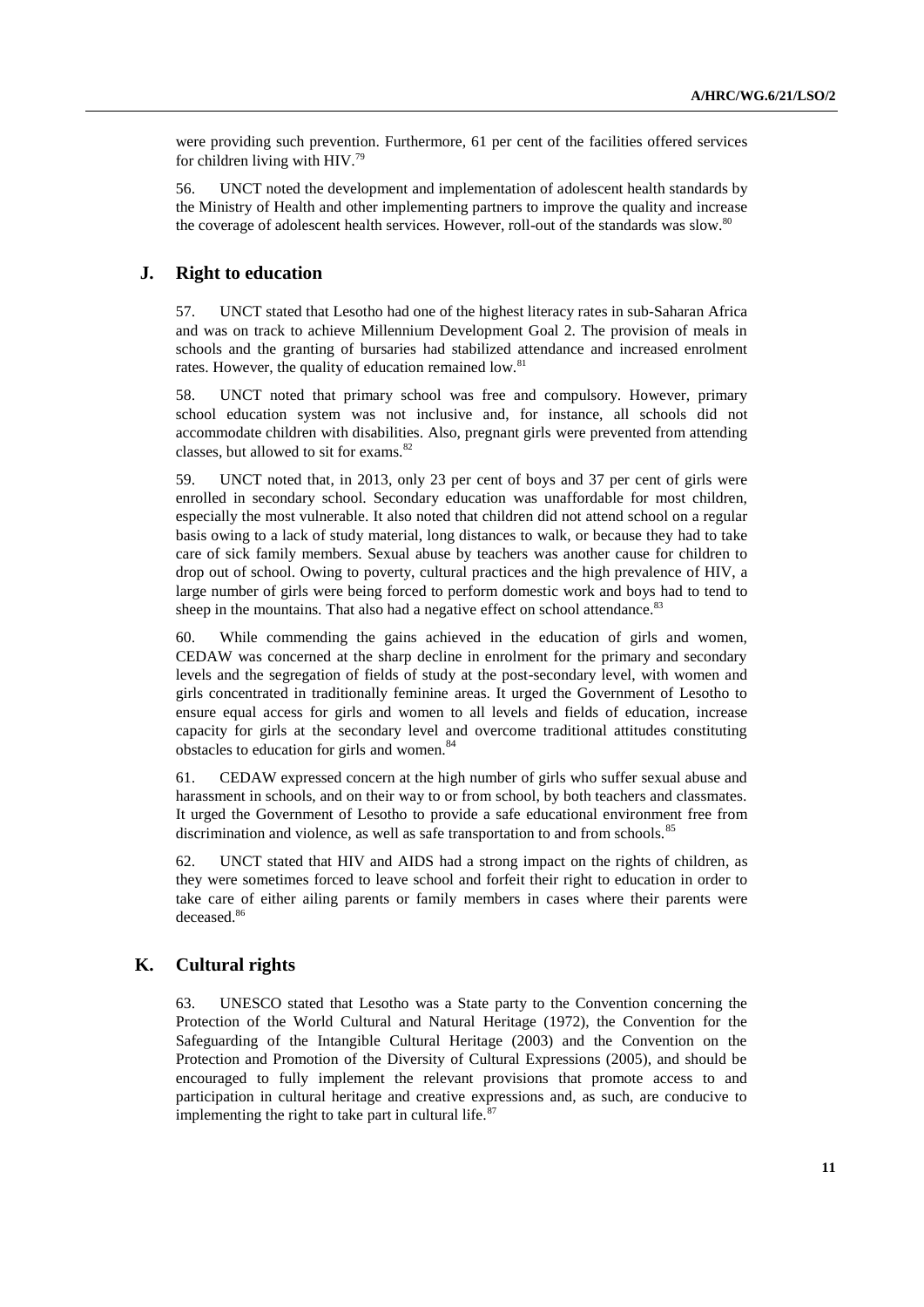## **L. Persons with disabilities**

64. UNCT stated that Lesotho had ratified the Convention on the Rights of Persons with Disabilities in 2008, but that the Convention had yet to be incorporated into legislation. In 2011, a national disability policy had been introduced. Concerns relating to the rights of persons with disabilities included limited access to education, especially owing to lack of specialized equipment and other school materials and teachers who were not adequately trained; limited disability grants; and a lack of employment opportunities for persons with disabilities.<sup>88</sup>

### **M. Migrants, refugees and asylum seekers**

65. UNHCR stated that, while the nationality legislation was to a large extent in compliance with international standards on prevention of statelessness, a few gaps remained. There was no provision for granting nationality to abandoned children, which may render them stateless. Furthermore, Basotho citizens who were themselves born aboard could not pass on their Lesotho nationality to their children born abroad, which may lead to statelessness. The nationality legislation also contained some gender discriminative elements. Under Citizenship Order 1971 and the 1993 Constitution, Basotho women could not pass their nationality to their foreign spouses, unlike Basotho men, who had such right. UNHCR recommended that Lesotho amend the nationality legislation with regard to abandoned children and children born abroad to parents who were themselves born abroad, in order to bring the legislation into full compliance with the 1961 Convention.<sup>89</sup>

66. UNHCR stated that Lesotho did not have a statelessness determination procedure and that data on stateless persons was currently not available. It recommended the establishment of a statelessness determination procedure and a domestic legal framework for the protection of stateless persons, in line with the standards set out in the 1954 Convention, in order to ensure that stateless persons were able to enjoy their human rights. $90$ 

#### **N. Right to development, and environmental issues**

67. In the 2013 Annual Report of the Resident Coordinator on Lesotho,  $91$  it was stated that, in early 2013, Lesotho suffered a drought induced by climate-change that had resulted in severe food insecurity. The adaption to climate change, as well as disaster risk management, needed a long term sustainable approach. Environmental degradation and related resilience continued to be a serious issue, and the impact of climate change manifested in consecutive annual droughts had led to a food security crisis affecting nearly all of the population.

68. UNCT noted that Lesotho was seriously prone to the effects of climate change. It also expressed concern about environmental degradation, such as soil erosion and decreased forestry coverage, which negatively affect food security and sustainable development.<sup>92</sup>

*Notes*

 $1$  Unless indicated otherwise, the status of ratification of instruments listed in the table may be found on the official website of the United Nations Treaty Collection database, Office of Legal Affairs of the United Nations Secretariat, [http://treaties.un.org/.](http://treaties.un.org/) Please also refer to the United Nations compilation on Lesotho from the previous cycle (A/HRC/WG.6/8/LSO/2).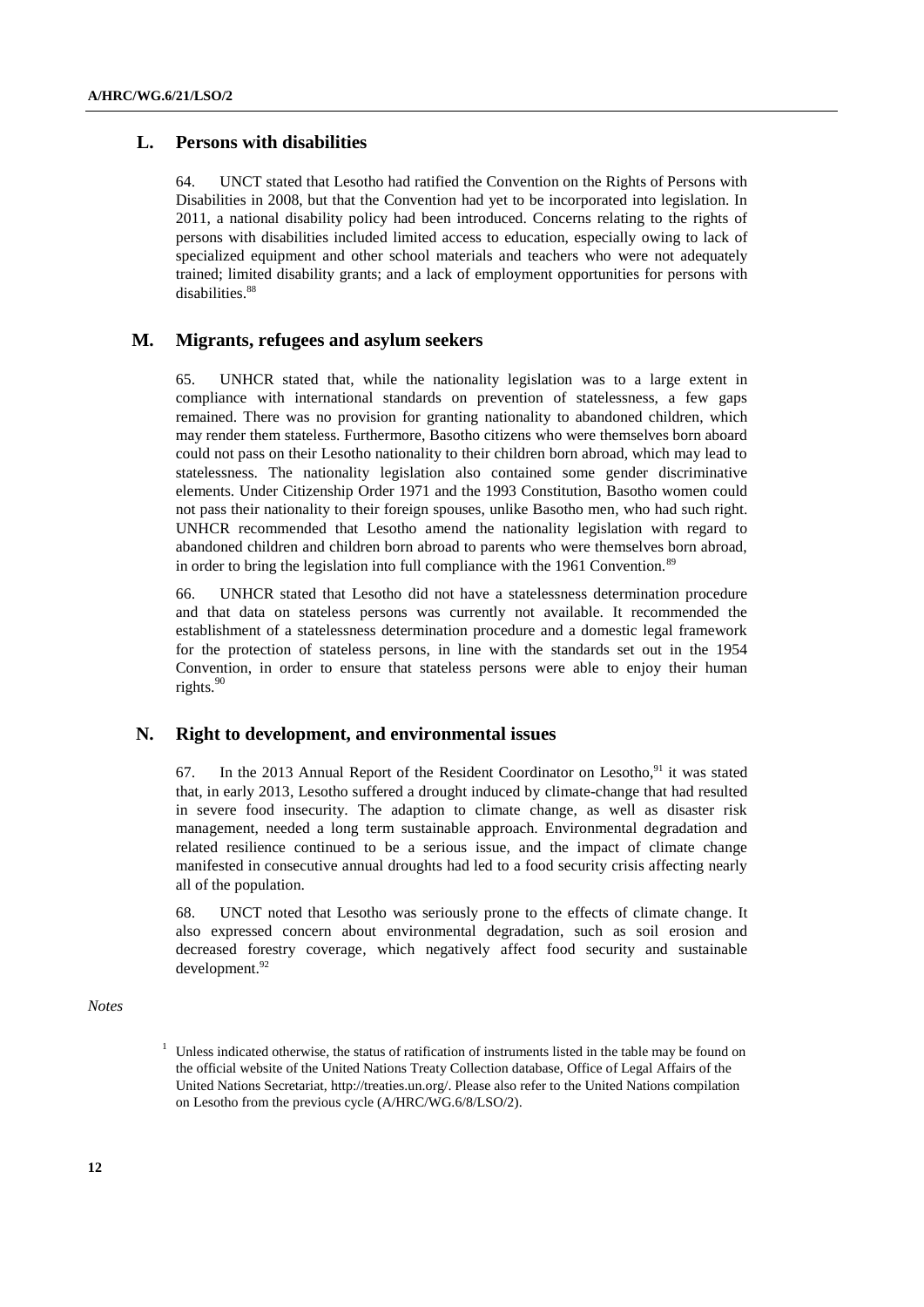$2$  The following abbreviations have been used in the present document:

| <b>ICERD</b>     | International Convention on the Elimination of All Forms of Racial                            |
|------------------|-----------------------------------------------------------------------------------------------|
|                  | Discrimination                                                                                |
| <b>ICESCR</b>    | International Covenant on Economic, Social and Cultural Rights                                |
| <b>OP-ICESCR</b> | <b>Optional Protocol to ICESCR</b>                                                            |
| <b>ICCPR</b>     | International Covenant on Civil and Political Rights                                          |
| <b>ICCPR-OP1</b> | Optional Protocol to ICCPR                                                                    |
| <b>ICCPR-OP2</b> | Second Optional Protocol to ICCPR, aiming at the abolition of the death<br>penalty            |
| <b>CEDAW</b>     | Convention on the Elimination of All Forms of Discrimination against<br>Women                 |
| <b>OP-CEDAW</b>  | <b>Optional Protocol to CEDAW</b>                                                             |
| <b>CAT</b>       | Convention against Torture and Other Cruel, Inhuman or Degrading                              |
|                  | Treatment or Punishment                                                                       |
| OP-CAT           | Optional Protocol to CAT                                                                      |
| <b>CRC</b>       | Convention on the Rights of the Child                                                         |
| OP-CRC-AC        | Optional Protocol to CRC on the involvement of children in armed<br>conflict                  |
| OP-CRC-SC        | Optional Protocol to CRC on the sale of children, child prostitution and<br>child pornography |
| <b>OP-CRC-IC</b> | Optional Protocol to CRC on a communications procedure                                        |
| <b>ICRMW</b>     | International Convention on the Protection of the Rights of All Migrant                       |
|                  | Workers and Members of Their Families                                                         |
| <b>CRPD</b>      | Convention on the Rights of Persons with Disabilities                                         |
| <b>OP-CRPD</b>   | <b>Optional Protocol to CRPD</b>                                                              |
| <b>ICPPED</b>    | International Convention for the Protection of All Persons from Enforced<br>Disappearance.    |

<sup>3</sup> Individual complaints: ICCPR-OP 1, art. 1; OP-CEDAW, art. 1; OP-CRPD, art. 1; OP-ICESCR, art. 1; OP-CRC-IC, art. 5; ICERD, art. 14; CAT, art. 22; ICRMW, art. 77; and ICPPED, art. 31. Inquiry procedure: OP-CEDAW, art. 8; CAT, art. 20; ICCPED, art. 33; OP-CRPD, art. 6; OP-ICESCR, art. 11; and OP-CRC-IC, art. 13. Inter-State complaints: ICCPR, art. 41; ICRMW, art. 76; ICPPED, art. 32; CAT, art. 21; OP-ICESCR, art. 10; and OP-CRC-IC, art. 12. Urgent action: ICPPED, art. 30.

<sup>4</sup> Protocol to Prevent, Suppress and Punish Trafficking in Persons, Especially Women and Children, supplementing the United Nations Convention against Transnational Organized Crime.

5 1951 Convention relating to the Status of Refugees and its 1967 Protocol, 1954 Convention relating to the Status of Stateless Persons, and 1961 Convention on the Reduction of Statelessness.

<sup>6</sup> Geneva Convention for the Amelioration of the Condition of the Wounded and Sick in Armed Forces in the Field (First Convention); Geneva Convention for the Amelioration of the Condition of Wounded, Sick and Shipwrecked Members of Armed Forces at Sea (Second Convention); Geneva Convention relative to the Treatment of Prisoners of War (Third Convention); Geneva Convention relative to the Protection of Civilian Persons in Time of War (Fourth Convention); Protocol Additional to the Geneva Conventions of 12 August 1949, and relating to the Protection of Victims of International Armed Conflicts (Protocol I); Protocol Additional to the Geneva Conventions of 12 August 1949, and relating to the Protection of Victims of Non-International Armed Conflicts (Protocol II). For the official status of ratifications, see International Committee of the Red Cross, at www.icrc.org/IHL.

International Labour Organization Convention No. 29 concerning Forced or Compulsory Labour; Convention No. 105 concerning the Abolition of Forced Labour; Convention No. 87 concerning Freedom of Association and Protection of the Right to Organise; Convention No. 98 concerning the Application of the Principles of the Right to Organise and to Bargain Collectively; Convention No. 100 concerning Equal Remuneration for Men and Women Workers for Work of Equal Value; Convention No. 111 concerning Discrimination in Respect of Employment and Occupation; Convention No. 138 concerning Minimum Age for Admission to Employment; Convention No. 182 concerning the Prohibition and Immediate Action for the Elimination of the Worst Forms of Child Labour.

7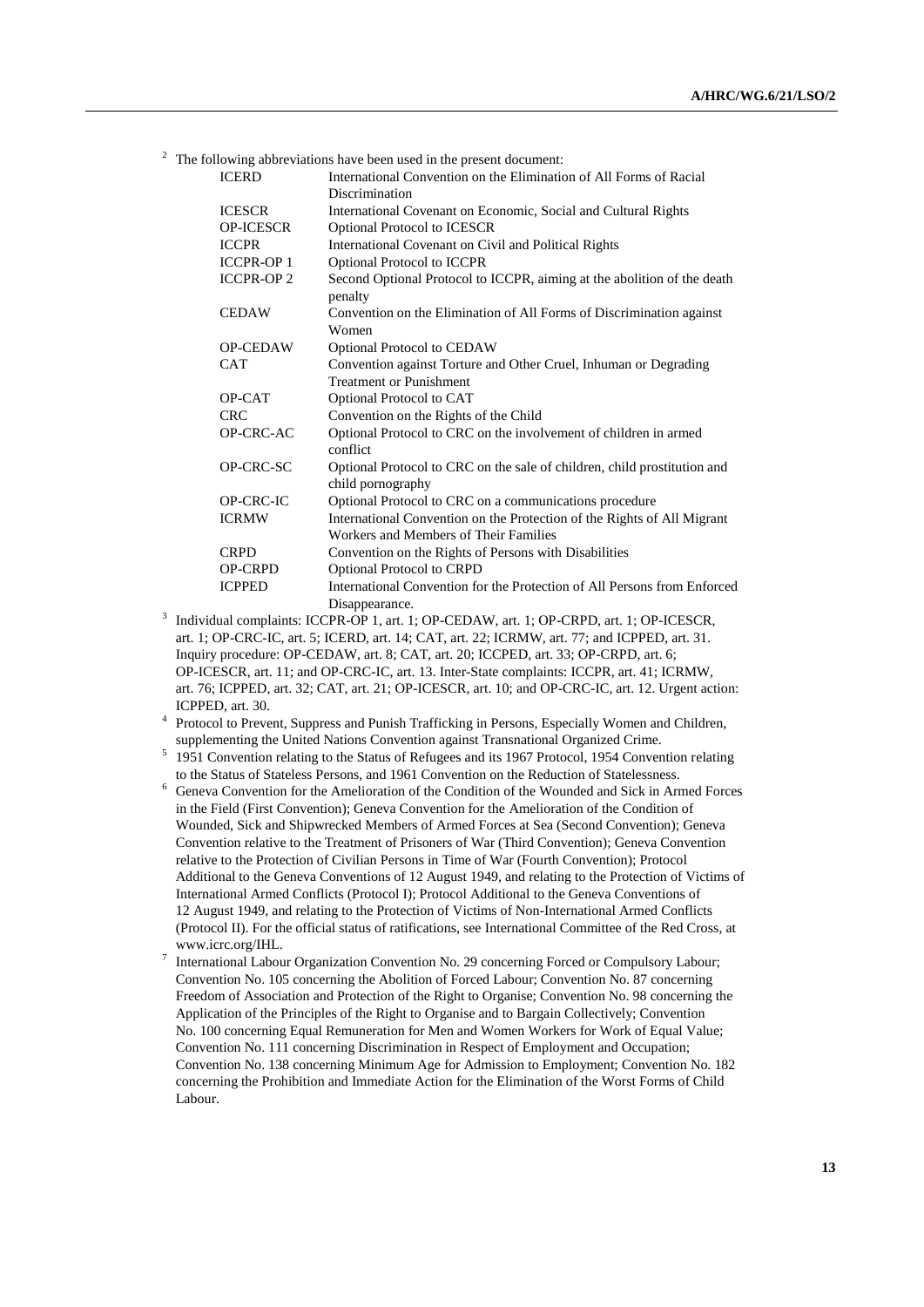- 8 International Labour Organization Convention No.169 concerning Indigenous and Tribal Peoples in Independent Countries and Convention No.189 concerning Decent Work for Domestic Workers.
- 9 Protocol Additional to the Geneva Conventions of 12 August 1949, and relating to the Adoption of an Additional Distinctive Emblem (Protocol III). For the official status of ratifications, see International Committee of the Red Cross, at [www.icrc.org/IHL.](http://www.icrc.org/IHL)
- <sup>10</sup> UNESCO submission for the UPR of Lesotho, paras. 9 and 28.1.
- <sup>11</sup> CEDAW/C/LSO/CO/1-4, paras. 14 and 15.
- <sup>12</sup> Available fro[m www.un.org/sg/statements/index.asp?nid=7956.](../../../../../../Veronique.Lanz/AppData/Local/Temp/www.un.org/sg/statements/index.asp%3fnid=7956)
- <sup>13</sup> Available fro[m www.ls.undp.org/content/dam/lesotho/docs/Other/RCAR\\_2013\\_LES\\_NAR.pdf.](../../../../../../Veronique.Lanz/AppData/Local/Temp/www.ls.undp.org/content/dam/lesotho/docs/Other/RCAR_2013_LES_NAR.pdf)
- <sup>14</sup> CEDAW/C/LSO/CO/1-4, paras. 10 and 11.
- <sup>15</sup> Ibid., paras.4, 24 and 25.
- <sup>16</sup> Ibid., paras. 4, 24 and 38. See also CEDAW/C/LSO/CO/1-4/Add.1, para. 13.
- <sup>17</sup> CEDAW/C/LSO/CO/1-4, para. 4.
- <sup>18</sup> UNESCO submission for the UPR of Lesotho, paras. 20 and 28.
- <sup>19</sup> Ibid., para. 30.
- $20$  Ibid., paras. 19 and 29.
- <sup>21</sup> CEDAW/C/LSO/CO/1-4, para. 41.
- <sup>22</sup> CEDAW/C/LSO/CO/1-4/Add.1, para. 6.
- <sup>23</sup> UNCT submission for the UPR of Lesotho, para. 2.
- $24$  The following abbreviations have been used in the present document:

| CERD                | Committee on the Elimination of Racial Discrimination            |
|---------------------|------------------------------------------------------------------|
| CESCR               | Committee on Economic, Social and Cultural Rights                |
| <b>HR Committee</b> | Human Rights Committee                                           |
| CEDAW               | Committee on the Elimination of Discrimination against Women     |
| CAT                 | Committee against Torture                                        |
| CRC-                | Committee on the Rights of the Child                             |
| CMW                 | Committee on the Protection of the Rights of All Migrant Workers |
|                     | and Members of Their Families                                    |
| CRPD                | Committee on the Rights of Persons with Disabilities             |
| CED                 | Committee on Enforced Disappearances                             |
|                     |                                                                  |

- <sup>25</sup> CEDAW/C/LSO/CO/1-4, para. 47.
- <sup>26</sup> CEDAW/C/LSO/CO/1-4/Add.1.
- <sup>27</sup> Letter dated 8 April 2014 from the Committee on the Elimination of Discrimination against Women to the Permanent Representative of Lesotho to the United Nations Office and other international organizations in Geneva, p. 3, available from

http://tbinternet.ohchr.org/Treaties/CEDAW/Shared%20Documents/LSO/INT\_CEDAW\_FUL\_LSO\_ 16992\_E.pdf#page=1&zoom=auto,-82,842.

- <sup>28</sup> For the titles of special procedures, see www.ohchr.org/EN/HRBodies/SP/Pages/Themes.aspx and www.ohchr.org/EN/HRBodies/SP/Pages/Countries.aspx.
- <sup>29</sup> CEDAW/C/LSO/CO/1-4, paras. 12 and 13.
- <sup>30</sup> Letter dated 8 April 2014 from the Committee on the Elimination of Discrimination against Women to the Permanent Representative of Lesotho to the United Nations Office and other international organizations at Geneva, pp. 1 and 2, available from

http://tbinternet.ohchr.org/Treaties/CEDAW/Shared%20Documents/LSO/INT\_CEDAW\_FUL\_LSO\_ 16992\_E.pdf#page=1&zoom=auto,-82,842. See also CEDAW/C/LSO/CO/1-4/Add.1, paras. 6 and 7.

- $31$  CEDAW/C/LSO/CO/1-4, paras. 26 and 27.
- <sup>32</sup> CEDAW/C/LSO/CO/1-4/Add.1, para. 17.
- <sup>33</sup> CEDAW/C/LSO/CO/1-4, paras. 20 and 21.
- $^{34}$  Ibid., para. 19.<br> $^{35}$  CEDAW/C/LS
- <sup>35</sup> CEDAW/C/LSO/CO/1-4/Add.1, para. 5.<br><sup>36</sup> A/HBC/25/74, para. 10
- $^{36}$  A/HRC/25/74, para 10.<br> $^{37}$  LINGT submission for the
- UNCT submission for the UPR of Lesotho, paras. 5–7.
- <sup>38</sup> UNHCR submission for the UPR of Lesotho, p. 4.
- <sup>39</sup> UNCT submission for the UPR of Lesotho, para. 10.
- <sup>40</sup> Ibid., para. 12.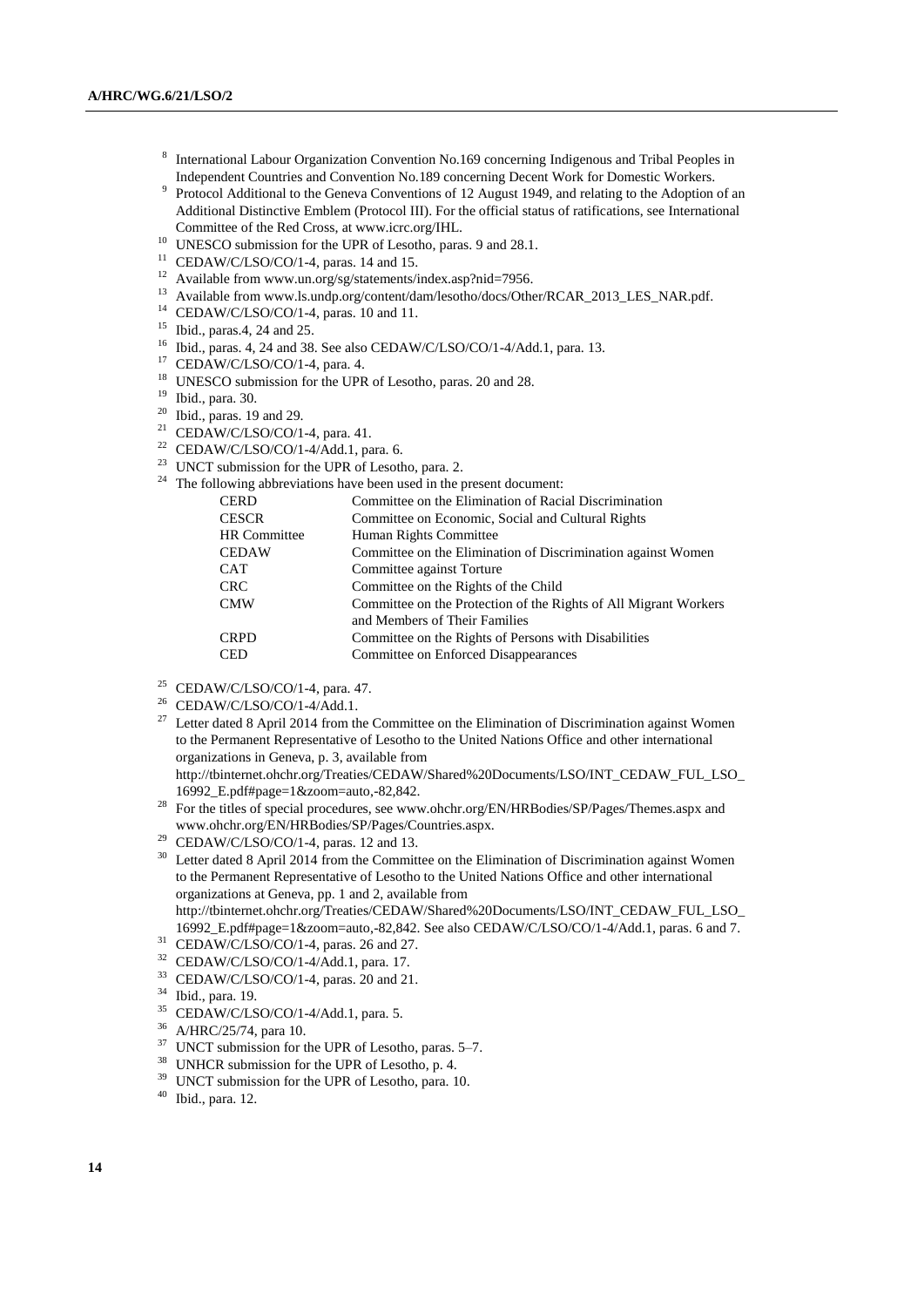- $^{41}$  Ibid., para. 14.
- Ibid., para. 20.
- CEDAW/C/LSO/CO/1-4, paras. 22 and 23.
- CMW/C/LSO/QPR/1, para. 11.
- Ibid., para. 28.
- UNCT submission for the UPR of Lesotho, para. 23.
- CEDAW/C/LSO/CO/1-4, para. 38.
- UNCT submission for the UPR of Lesotho, para. 17.
- CEDAW/C/LSO/CO/1-4, paras. 24 and 25.
- UNHCR submission for the UPR of Lesotho, p. 2.
- UNCT submission for the UPR of Lesotho, para. 26.
- Ibid., para. 28.
- UNHCR submission for the UPR of Lesotho, p. 4.
- Ibid., pp. 3 and 4.
- Ibid., p. 3.
- CEDAW/C/LSO/CO/1-4, paras. 36, 38 and 39.
- CEDAW/C/LSO/CO/1-4/Add.1, para. 7.
- Ibid., para. 8.
- <sup>59</sup> Letter dated 8 April 2014 from the Committee on the Elimination of Discrimination against Women to the Permanent Representative of Lesotho to the United Nations Office and other international organizations at Geneva, p. 2, available from http://tbinternet.ohchr.org/Treaties/CEDAW/Shared%20Documents/LSO/INT\_CEDAW\_FUL\_LSO\_
- 16992\_E.pdf#page=1&zoom=auto,-82,842.
- CEDAW/C/LSO/CO/1-4, para. 38.
- CEDAW/C/LSO/CO/1-4/Add.1, para. 7.
- CEDAW/C/LSO/CO/1-4, paras. 26 and 27.
- UNCT submission for the UPR of Lesotho, para. 16.
- CEDAW/C/LSO/CO/1-4, para. 18.
- Ibid., paras. 30 and 31.
- UNCT submission for the UPR of Lesotho, para. 44.
- CMW/C/LSO/QPR/1, para. 29.
- Kingdom of Lesotho, Millennium Development Goals, Status Report 2013, available from [www.ls.undp.org/content/dam/lesotho/docs/Reports/MDGReport2013.pdf.](../../../../../../Veronique.Lanz/AppData/Local/Temp/www.ls.undp.org/content/dam/lesotho/docs/Reports/MDGReport2013.pdf)
- UNCT submission for the UPR of Lesotho, para. 46.
- Ibid., para. 47.
- Ibid., paras. 48–51.
- CMW/C/LSO/QPR/1, para. 27.
- UNCT submission for the UPR of Lesotho, para. 61.
- Ibid., paras. 55-57.
- CEDAW/C/LSO/CO/1-4, paras. 32 and 33.
- Ibid., para. 32.
- Ibid., paras. 32 and 33.
- Ibid., paras. 34 and 35.
- UNCT submission for the UPR of Lesotho, para. 65.
- Ibid., para. 59.
- Ibid., para. 67.
- $\frac{82}{83}$  Ibid., para. 68.
- <sup>83</sup> Ibid., paras. 69 and 70.<br><sup>84</sup> CEDAW/C/LSO/CO/1
- CEDAW/C/LSO/CO/1-4, paras. 28 and 29.
- $\frac{85}{86}$  Ibid.
- UNCT submission for the UPR of Lesotho, para. 34.
- UNESCO submission for the UPR of Lesotho, para. 32.
- UNCT submission for the UPR of Lesotho, paras. 75-77.
- UNHCR submission for the UPR of Lesotho, p. 2.
- $\frac{90}{91}$  Ibid., p. 3.
- Available fro[m www.ls.undp.org/content/dam/lesotho/docs/Other/RCAR\\_2013\\_LES\\_NAR.pdf.](../../../../../../Veronique.Lanz/AppData/Local/Temp/www.ls.undp.org/content/dam/lesotho/docs/Other/RCAR_2013_LES_NAR.pdf)